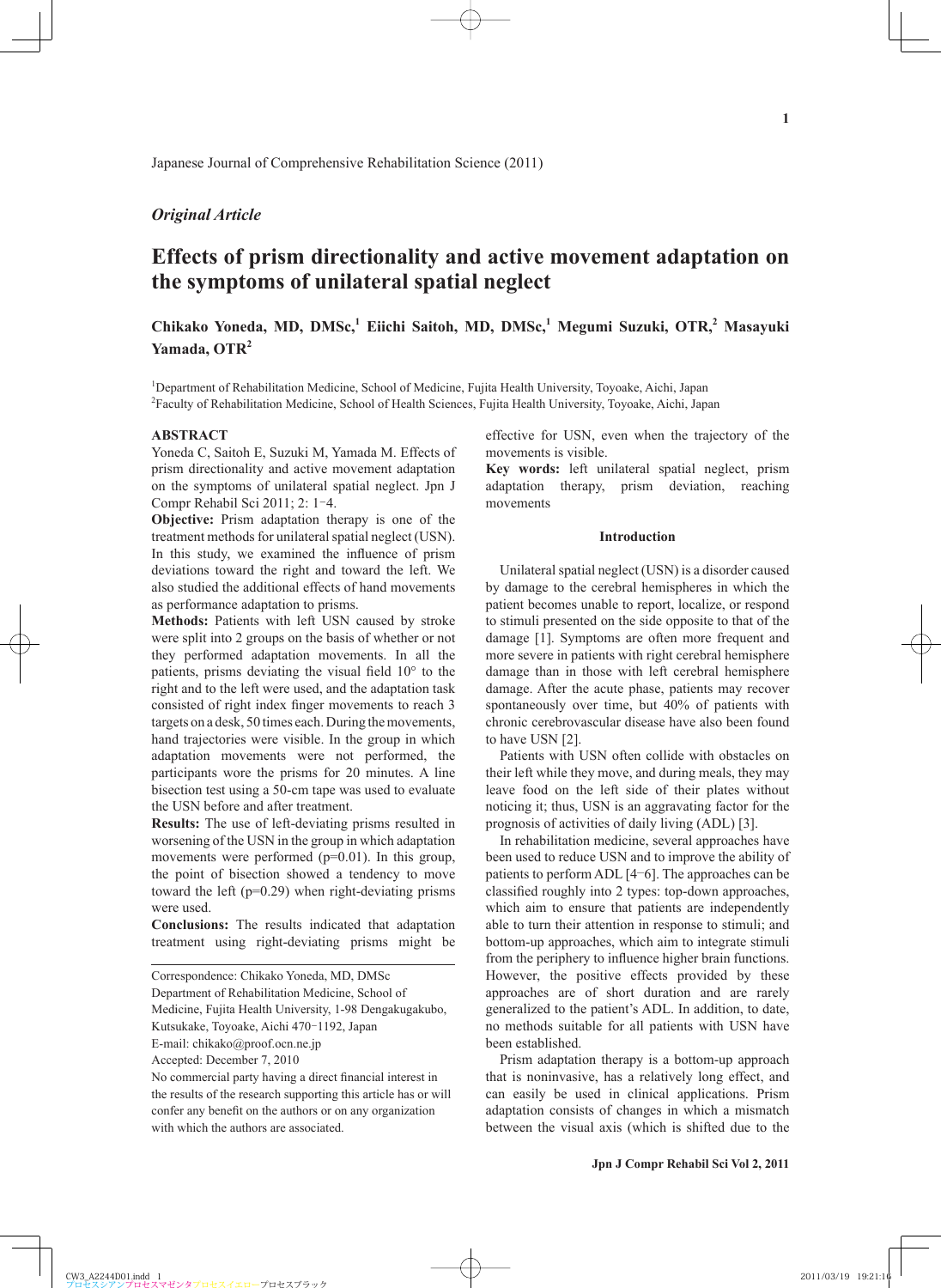prisms) and the axis of the reaching movements (in which the hands are extended to reach a target) is gradually corrected through repetition of the reaching movements, and in which the subject ultimately succeeds in reaching the target with their hand, even when they do not wear the prisms. In addition, when reaching movements are performed after removing the prisms, a phenomenon known as the "after-effect" is observed in which the subject's hand reaches out to a position that is unaligned with the target, in a direction opposite to the shift due to the prisms. Prism adaptation therapy makes use of this after-effect. Rossetti et al. [7] used prisms that deviated the visual field  $10^{\circ}$  to the right side; and for adaptation, the subjects performed reaching movements 50 times with the right index finger from the midline to targets located at  $10^{\circ}$  on the right and on the left. These tests performed at the desk showed an improvement in the USN even 2 hours after performing the movements. Frassinetti et al. [8] also used prisms that deviated the visual field  $10^{\circ}$  to the right side, and for adaptation, the subjects were instructed to perform reaching movements using their right index finger from the midline to targets located at 21° to the left and to the right of the midline. Each of the movements was performed 30 times, twice a day, and continued for 2 weeks. Their results indicated that the behavioral inattention test (BIT) showed an improvement in the USN for up to 5 weeks after completion of the adaptation.

Our study examined the efficacy of prism adaptation therapy for two reasons. First, we sought to examine the effects of differences in the direction of deviation, using both right-deviating prisms (which have previously been shown to be effective) and leftdeviating prisms. In addition, in previously reported prism adaptation therapies [7, 8], the participants were asked to perform reaching movements without looking at the trajectory of their hand. Thus, our second purpose was to examine the differences in effectiveness of the prisms under 2 conditions using right and left deviations. In the first condition, reaching movements were performed while the trajectory of the hand was visible, and in the second condition, the reaching movements were not performed.

#### **Subjects**

The study subjects consisted of patients with newonset cerebrovascular disease in the right hemisphere, and who demonstrably neglected the space on their left side during ADL or during a line bisection test conducted at the desk using a 10-cm line.

After the study had been thoroughly explained to the patients and their consent had been obtained, they were sorted at random into 1 of 2 groups: group A received only left or right prism adaptation, whereas group B received prism plus movement adaptation therapy. Group A comprised 10 subjects (male/ female =  $6/4$ , mean age  $\pm$  standard deviation:  $70 \pm 4$ years), and group B comprised 9 subjects (male/ female =  $5/4$ , mean age  $\pm$  standard deviation:  $71 \pm 9$ years). The mean time from onset  $\pm$  standard deviation was  $124 \pm 54$  days in group A, and  $93 \pm 32$  days in group B. Disease breakdown by group was as follows: cerebral infarction (A:  $n = 8$ ; B:  $n = 4$ ), cerebral hemorrhage (A:  $n = 1$ ; B:  $n = 5$ ), and subarachnoid hemorrhage  $(A: n = 1; B: n = 0)$ .

#### **Methods**

Two types of prisms were mounted on eyeglass frames; one deviated the visual field  $10^{\circ}$  to the right, and the other deviated the visual field  $10^{\circ}$  to the left. Left and right prisms were used for intervals of 1 week, with the initial direction determined randomly.

In group A, the participants wore the prisms for 20 minutes while seated and facing forwards, avoiding unnecessary stimuli from the outside world. In group B, the participants performed reaching movement tasks aimed at adapting themselves to the prisms. To do so, they used their right index finger (on the nonparalyzed side) to make back and forth movements 50 times between 1 main target and 3 other targets. One target was located on the desk at a distance of 15 cm from the anterior midline of the trunk; a second target was located on the midline at a distance of 30 cm from the first target; and the other targets were positioned 10° on the left and on the right sides of the second target. The movements were performed at a speed that was comfortable for each patient, and settings were made so that the trajectory of the hand was visible during the reaching movements. Assessment of USN, prior to donning the prisms and then 10 minutes after removing the prisms, was performed using the 50-cm tape bisection task in the Stroke Impairment Assessment Set (SIAS), by measuring the distance between the midpoint of the tape and the point of bisection [9]. Bisection tasks were performed 5 times in a row, and the mean values from the 5 tasks were calculated.

The results were analyzed statistically using a paired t test to compare the point of bisection measured in each group before and after wearing the prisms, and using an unpaired t-test to compare the between-group differences in the points of bisection, before and after wearing the prisms. For both tests, a p value of  $\leq 0.05$ was considered statistically significant.

#### **Results**

An improvement in USN was defined as a leftward decrease in the distance between the midpoint and the point of bisection after wearing the prisms, compared to before wearing the prisms. In both groups, there was no improvement in USN before or after wearing the right-deviating and the left-deviating prisms (group A: Table 1; group B: Table 2). Further, in many cases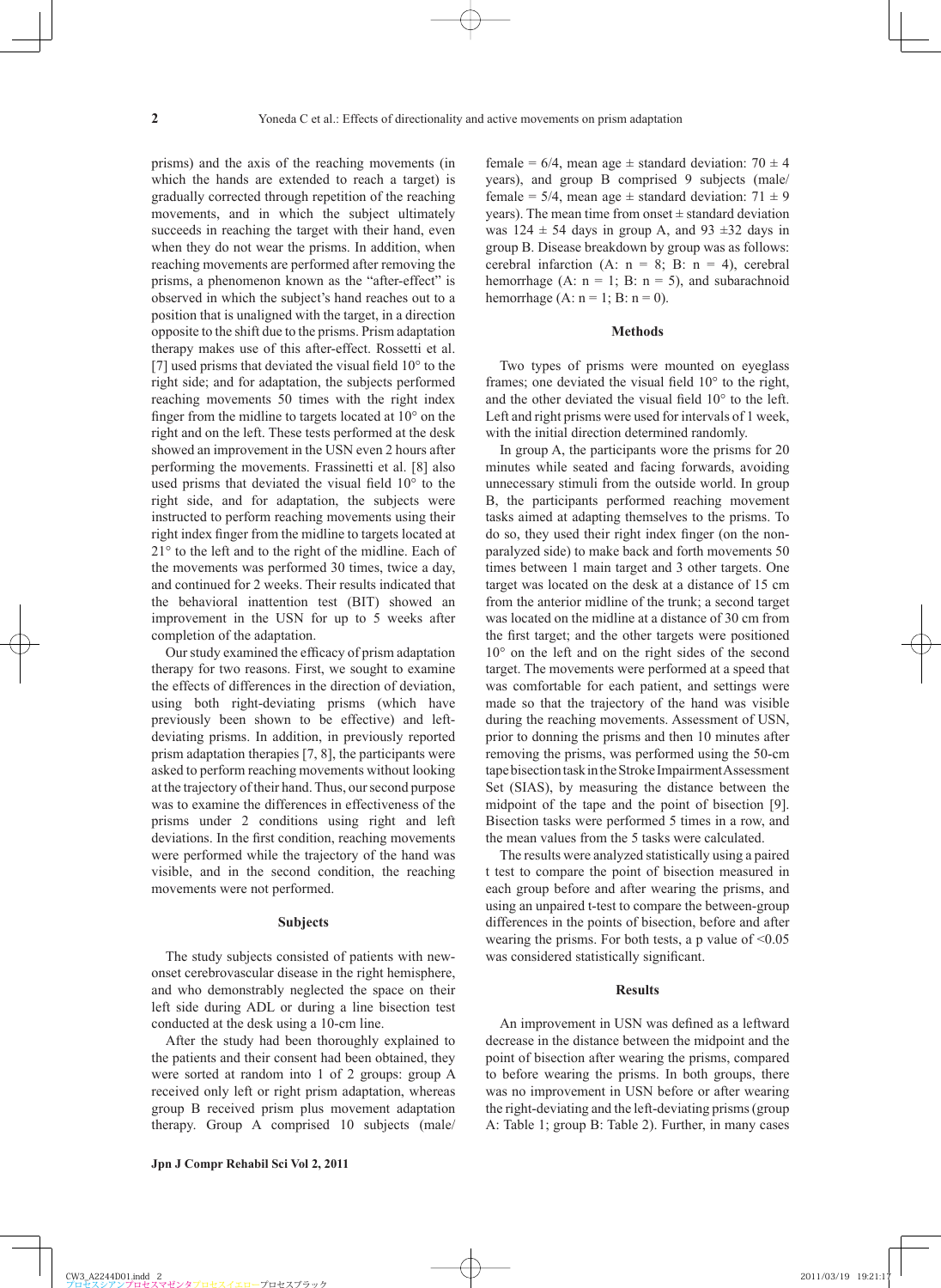|                | Right-shifted prism   |               | Left-shifted prism    |               |
|----------------|-----------------------|---------------|-----------------------|---------------|
| Subject        | <b>Before</b><br>(cm) | After<br>(cm) | <b>Before</b><br>(cm) | After<br>(cm) |
| 1              | $-0.1$                | $+1.5$        | $+1.2$                | $+2.6$        |
| 2              | $+0.6$                | $+0.8$        | $+1.4$                | $+2.0$        |
| 3              | $+0.2$                | $+0.1$        | $+1.4$                | $+2.0$        |
| $\overline{4}$ | $+9.3$                | $+14.5$       | $+14.4$               | $+10.6$       |
| 5              | $+7.0$                | $+4.6$        | $+1.2$                | $+6.4$        |
| 6              | $+1.8$                | $+2.0$        | $\theta$              | $+1.4$        |
| 7              | $+7.7$                | $+9.5$        | $+6.6$                | $+10.7$       |
| 8              | $+1.2$                | $+2.2$        | $+1.2$                | $+1.3$        |
| 9              | $+12.2$               | $+11.8$       | $+8.4$                | $+12.1$       |
| 10             | $+13.0$               | $+10.8$       | $+8.3$                | $+11.9$       |
| $p^*$          | 0.49                  |               | 0.07                  |               |

**Table 1.** The distance between the midpoint and the point of bisection before and after wearing prism in group A

 $(+=rightward$  displacement,  $==leftward$  displacement) \*Paired *t*-test

**Table 2.** The distance between the midpoint and the point of bisection before and after wearing prism in group B

|         | Right-shifted prism Left-shifted prism |                       |                |               |
|---------|----------------------------------------|-----------------------|----------------|---------------|
| Subject | <b>Before</b><br>(cm)                  | <b>A</b> fter<br>(cm) | Before<br>(cm) | After<br>(cm) |
| 1       | $+14.2$                                | $+18.6$               | $+13.4$        | $+15.6$       |
| 2       | $+7.3$                                 | $+6.3$                | $+6.0$         | $+6.7$        |
| 3       | $+3.2$                                 | $+3.4$                | $+1.6$         | $+2.7$        |
| 4       | $+3.2$                                 | $+2.2$                | $+2.9$         | $+3.9$        |
| 5       | 0                                      | $-7.6$                |                | $0+3.4$       |
| 6       | $+1.8$                                 | $+0.2$                | $-0.7$         | $+0.6$        |
| 7       | $+5.1$                                 | $+1.2$                | $+3.9$         | $+4.9$        |
| 8       | $+0.8$                                 | $+0.6$                | $+3.0$         | $+3.8$        |
| 9       | $-0.5$                                 | $-0.9$                | $+0.6$         | $+0.4$        |
| $p^*$   | 0.29                                   |                       | 0.01           |               |

 $($ +=rightward displacement, -=leftward displacement) \*Paired *t*-test



**Figure 1.** Changes in bisection point before and after wearing prisms.

The vertical axis shows the measured values of the coordinates of the point of bisection after wearing prisms subtracted from the measured values before wearing prisms. A positive value indicates that the USN has worsened after wearing the prisms, whereas a negative value indicates an improvement in USN after wearing prisms. The horizontal axis shows the mean and standard deviation of the bisection values obtained from the use of left-deviating prisms and right-deviating prisms in groups A and B. The point of bisection showed a tendency to shift towards the left (a tendency to show negative values) when participants in group B wore right-deviating prisms (left-deviating prisms: p=0.64; right-deviating prisms: p=0.58).

in both groups, the point of bisection was found to shift to the right after wearing the left-deviating prisms, compared to that before wearing the prisms. However, a statistically insignificant tendency for the point of bisection to shift to the left was found in group B after wearing right-deviating prisms (p=0.58; Figure 1).

## **Discussion**

## 1. The influence of prism directionality

In our study, when prism adaptation was performed and left-deviating prisms were used, no improvement in USN was observed; however, when right-deviating prisms were used, a non-significant tendency toward improvement was seen. Previous reports have also stated that the use of left-deviating prisms has no positive effect on USN [7]. At the same time, studies have shown that prism directionality influences bisection shift; assessments via line bisection tasks performed before and after prism adaptation have shown that when left-deviating prisms are used, the point of bisection shifts markedly to the right side after adaptation; however, with right-deviating prisms, the shift was small. These results suggest that an asymmetric bias between the left and the right brain hemispheres might be responsible for adjusting the shift between visual perception and movements [10].